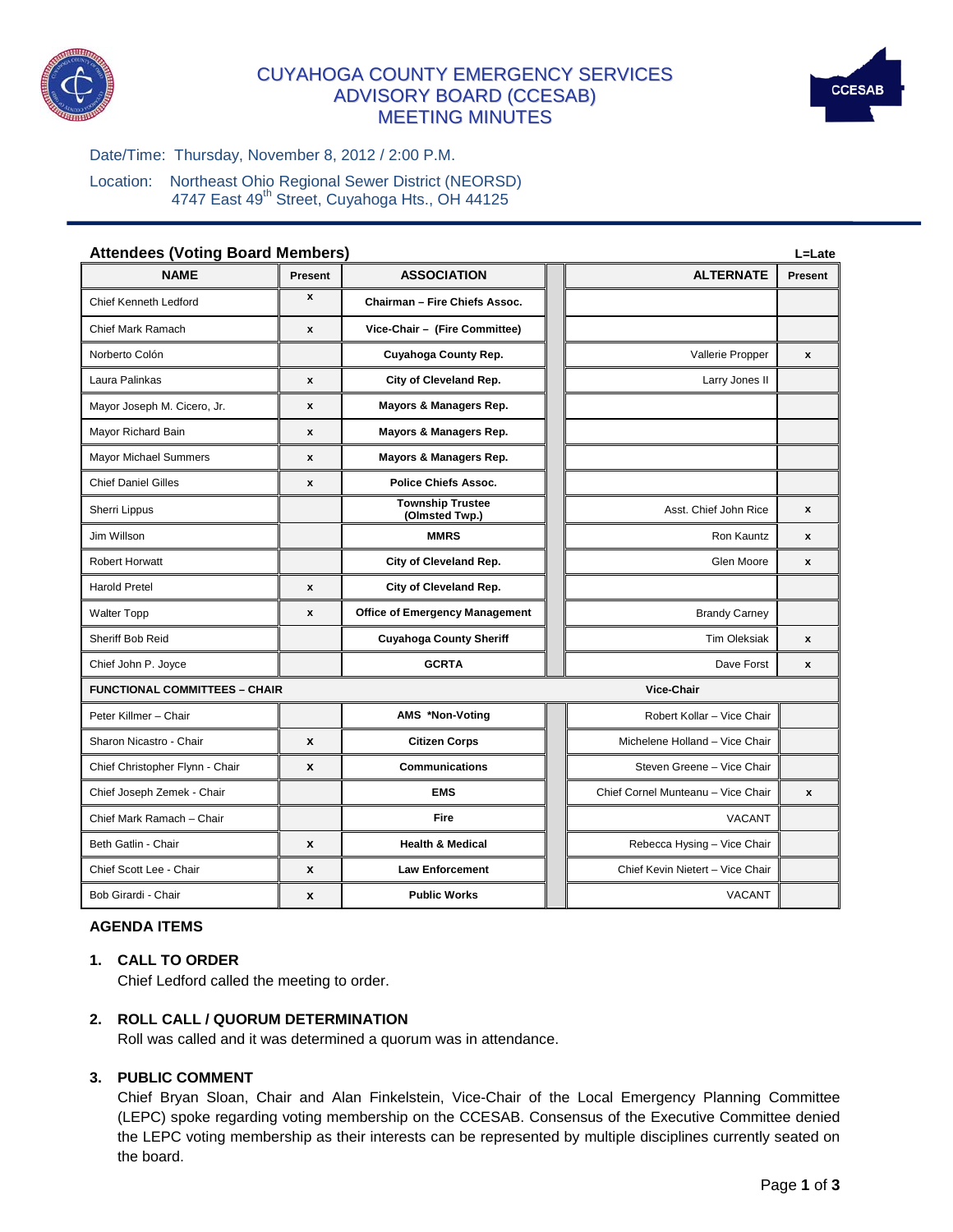

# CUYAHOGA COUNTY EMERGENCY SERVICES ADVISORY BOARD (CCESAB) MEETING MINUTES



Thursday, November 8, 2012 / 2:00 P.M.

Mayor Cicero introduced new members Mayor Michael Summers (Lakewood) and Mayor Richard Bain (Pepper Pike) representing Mayors & Managers Association.

## **4. APPROVAL OF MINUTES**

Chief Ledford called for a motion to approve the minutes of the October 11, 2012 meeting; Mayor Cicero moved; Laura Palinkas seconded the motion; all in favor; none opposed; minutes approved.

## **5. OEM ADMINISTRATOR UPDATE**

Walter Topp reported on the meeting with Region II EMA Directors and regional focus on shared resources and training & exercise initiatives. Discussion ensued on Hurricane Sandy and OEM response, collaboration with the City of Cleveland Emergency Operations Center, and Ohio EMA. Surveys will be sent to communities leaders for suggestions, recommendations on response efforts. An After Action Report will be forthcoming. Mayor Summers commented on challenges regarding communicating to residents during the power outage, along with issues gaining accurate information from the Cleveland Electric Illuminating Company (CEI).

### **6. COMMITTEE REPORTS**

### **AMS – No Report**

#### **Citizen Corps – Sharon Nicastro**

Update on emergency response initiatives from volunteers. Full scale exercise planned for Feb. 2013 along with seminars on damage assessments, and sheltering. Developing guidelines for credentialing.

#### **Communications – Chief Christopher Flynn**

Committee will meet Nov.14<sup>th</sup> along with the Communications Asset Survey Management (CASM) webinar 11:30 a.m. at the Parma Police Dept. Unclaimed mobile radios (19) to be distributed.

#### **EMS – Chief Cornel Munteanu**

No Report

**Fire – Chief Ramach**

No Report

#### **Health/Medical – Beth Gatlin**

Committee did not meet, next meeting Nov. 30<sup>th</sup>.

## **Law Enforcement – Chief Scott Lee**

Committee met, reviewed Automated License Plate Reader (ALPR) project; received update on FY 2010 and 2011 procurements; schedule for 2013 to hold quarterly meetings or as needed.

#### **Public Works – Bob Girardi**

Committee met to review Public Works Disaster manual, exercise coordination along with seminars and workshops. Mayors are asked to encourage Public Works Directors to attend meetings.